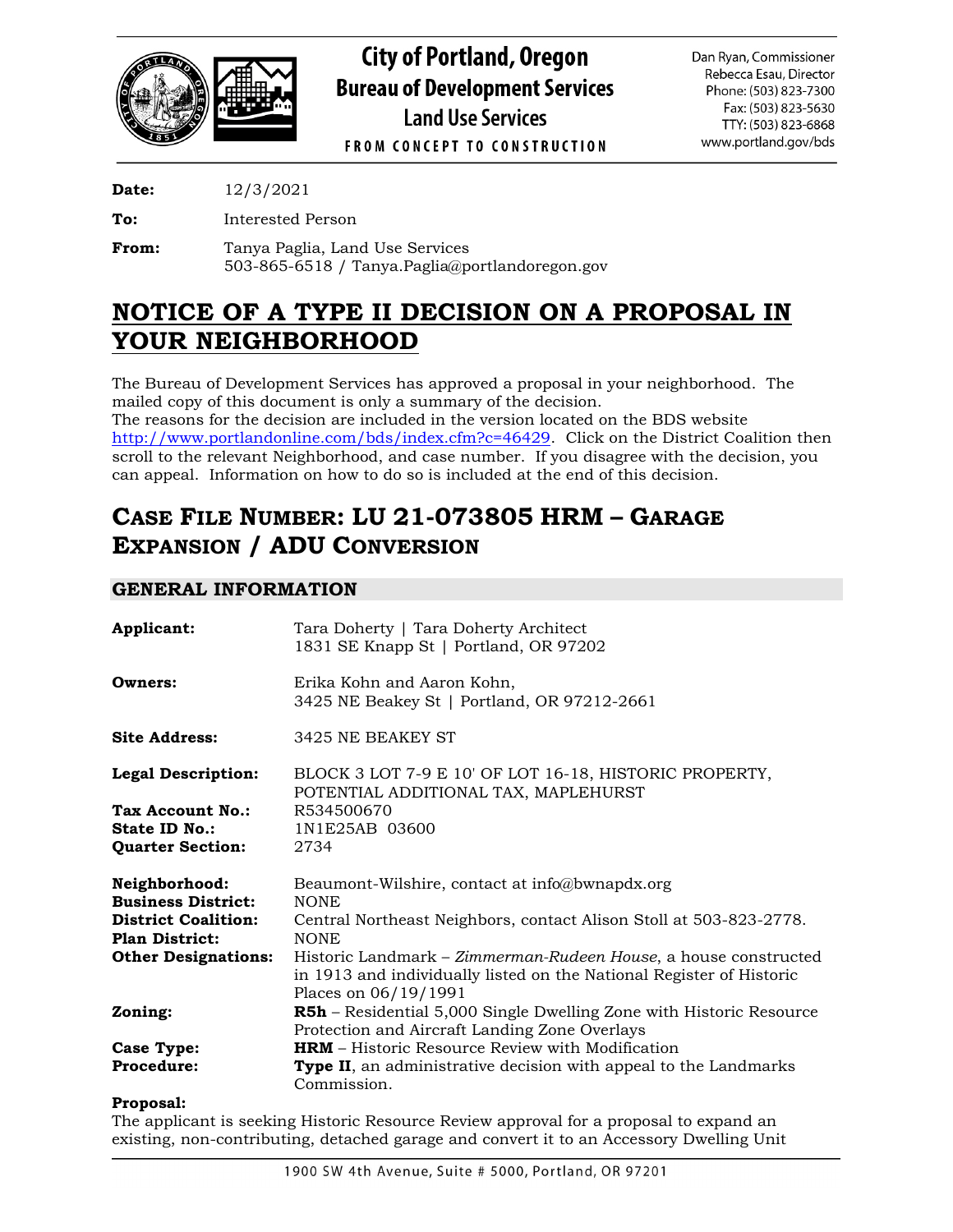(ADU). The primary house is the landmark *Zimmerman-Rudeen House*, and will not be altered as part of the project. The existing single-story garage is a non-historic feature. The proposal will add on to the garage to have a bigger footprint and a new second floor with an ADU. The square footage being added is 1142 SF total. The garage is located at the northwest corner of the property, set back behind the house and far from the property's street frontages along NE Beakey and NE 36th Ave.

#### Modification requests [PZC 33.846.070]:

1. Setbacks (33.110.220). Decrease the rear setback from 5' to 2'. While the existing garage structure is already located within this setback along the northern (rear) property line and all of the proposed expansion conforms with the 5' rear and side setbacks, the proposal expands the building envelope technically making it a larger building within the setback.

Historic Resource Review is required because the proposal is for non-exempt exterior alterations to a building that part of a Landmark property listed in the National Register of Historic Places.

### **Relevant Approval Criteria:**

In order to be approved, this proposal must comply with the approval criteria of Title 33. The relevant approval criteria are:

- Section 33.846.060.G, Other Approval Criteria
- 33.846.070 Modifications Considered During Historic Resource Review

## **ANALYSIS**

**Site and Vicinity:** The subject lot is situated on the southeast corner of the block with NE Beakey Street to the south and NE 35th Street to the east. The primary house is the landmark Zimmerman-Rudeen House, constructed in 1913 and individually listed on the National Register of Historic Places on 06/19/1991. It is a Prairie style house designed by George Eastman for Fred and Lucile D. Zimmerman.

Per the National Register of Historic Places Nomination Form:

*"The building is significant under criterion c as an excellent example of the Prairie style in northeast Portland. The residence displays many characteristics of this style in the portecochere, large overhanging eaves, plaster exterior, and massive rectangular pillars."*

*"The exterior of the Zimmerman/Rudeen Residence exhibits many features that represent the height of the Prairie style: an overall emphasis on horizontal lines including windows grouped together with decorative belt courses; a low, hipped roof with overhanging eaves; large one-story porches supported by massive rectangular pillars; an inconspicuous front entrance; a massive fireplace chimney, and sparing use of ornamentation. The construction method of this building, wood framing with plaster and wood trim, was common to Prairie style houses as early as 1902."*

The existing single-story garage is a non-historic feature located at the northwest corner of the property, set back behind the house and far from the property's street frontages along NE Beakey and NE 36th Ave. It has wood lap siding, minimal eaves and a double garage door, and was likely built in the 1950's. The garage structure is not part of the Historic Landmark designation.

**Zoning:** The Residential 5,000 (R5) single-dwelling zone is intended to preserve land for housing and to provide housing opportunities for individual households. The zone implements the comprehensive plan policies and designations for single-dwelling housing. Minimum lot size is 3,000 square feet, with minimum width and depth dimensions of 36 and 50 feet, respectively. Minimum densities are based on lot size and street configuration. Maximum densities are 1 lot per 5,000 square feet of site area.

The Aircraft Landing Zone "h" overlay provides safer operating conditions for aircraft in the vicinity of Portland International Airport by limiting the height of structures and vegetation. A height contour map is available for review in the Development Services Center.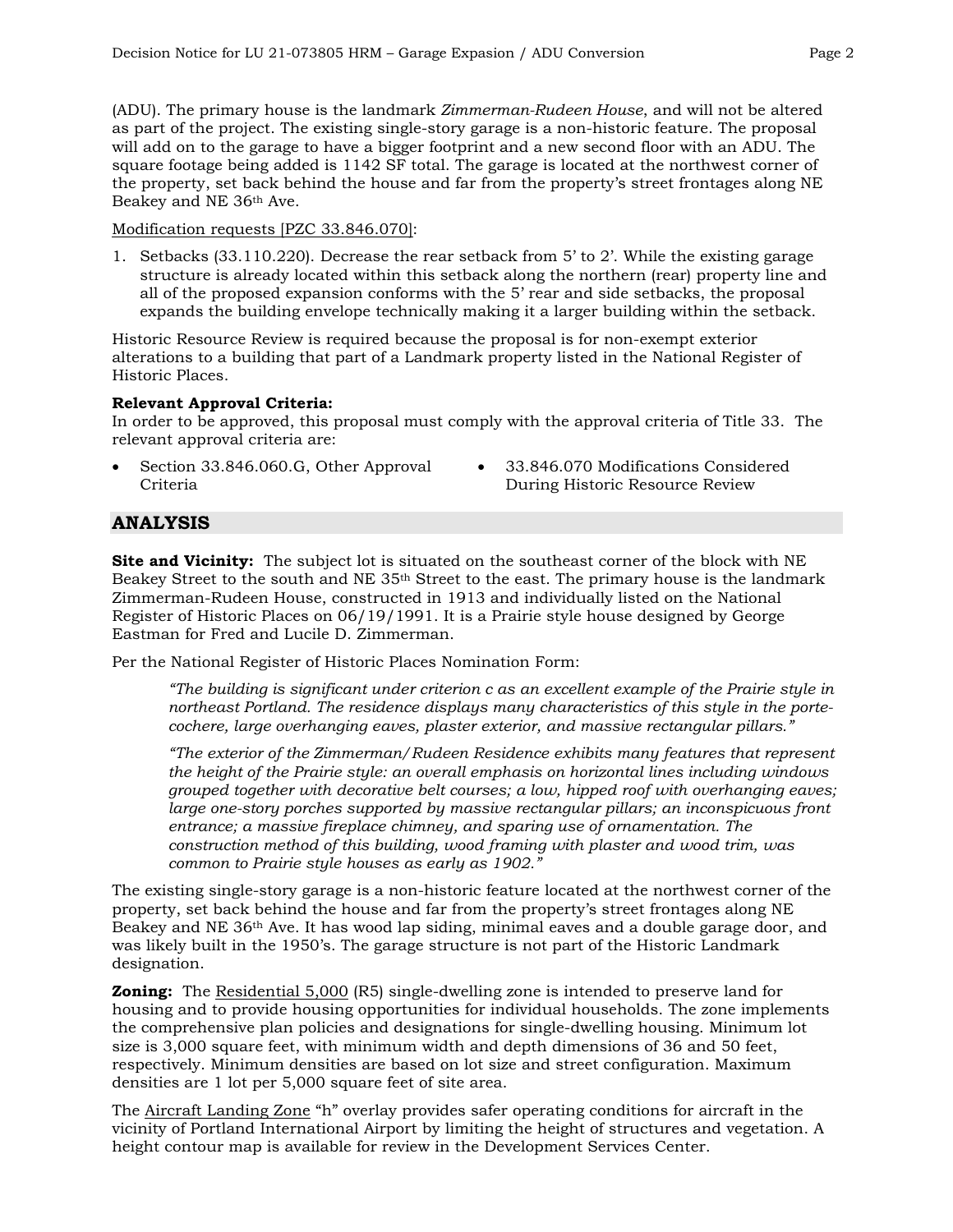The Historic Resource Protection overlay is comprised of Historic and Conservation Districts, as well as Historic and Conservation Landmarks and protects certain historic resources in the region and preserves significant parts of the region's heritage. The regulations implement Portland's Comprehensive Plan policies that address historic preservation. These policies recognize the role historic resources have in promoting the education and enjoyment of those living in and visiting the region. The regulations foster pride among the region's citizens in their city and its heritage. Historic preservation beautifies the city, promotes the city's economic health, and helps to preserve and enhance the value of historic properties.

**Land Use History:** City records indicate that prior land use reviews include the following:

• LU 02-145441 HR – Historic Resource approval for new French doors and a 217 SF deck addition to the rear of the Landmark house.

**Agency Review:** A "Notice of Proposal in Your Neighborhood" was mailed **October 20, 2021**. The following six Bureaus, Divisions and/or Sections responded with no objections and two of these included comments found in Exhibits E.1-E.2:

- Life Safety Division of the Bureau of Development Services (Exhibit E.1)
- The Bureau of Transportation Engineering (Exhibit E.2)
- Site Development Review Section of Bureau of Development Services
- Fire Bureau
- Water Bureau
- The Bureau of Environmental Services responded with the following comment:

*"The proposed project will add greater than 500 square feet of new impervious area and will therefore trigger the requirements of the City's Stormwater Management Manual (SWMM). It does not appear that approval of the requested historic resource will preclude the construction of adequately sized stormwater management facilities, therefore BES does no object to approval. However, BES will require a detailed stormwater management plan for this project during building permit review. Please refer to the Stormwater Infiltration and Discharge Hierarchy and submittal requirements in the SWMM: [www.portlandoregon.gov/bes/swmm.](http://www.portlandoregon.gov/bes/swmm)"*

**Neighborhood Review:** A Notice of Proposal in Your Neighborhood was mailed on October 20, 2021. No written responses have been received from either the Neighborhood Association or notified property owners in response to the proposal.

## **ZONING CODE APPROVAL CRITERIA**

### **Chapter 33.846.060 - Historic Resource Review**

### **Purpose of Historic Resource Review**

Historic Resource Review ensures the conservation and enhancement of the special characteristics of historic resources.

### **Historic Resource Review Approval Criteria**

Requests for Historic Resource Review will be approved if the review body finds the applicant has shown that all of the approval criteria have been met.

**Findings:** The site is within the Irvington Historic District and the proposal is for nonexempt treatment. Therefore Historic Resource Review approval is required. The approval criteria are those listed in *33.846.060 G – Other Approval Criteria*.

*Staff has considered all guidelines and addressed only those applicable to this proposal.*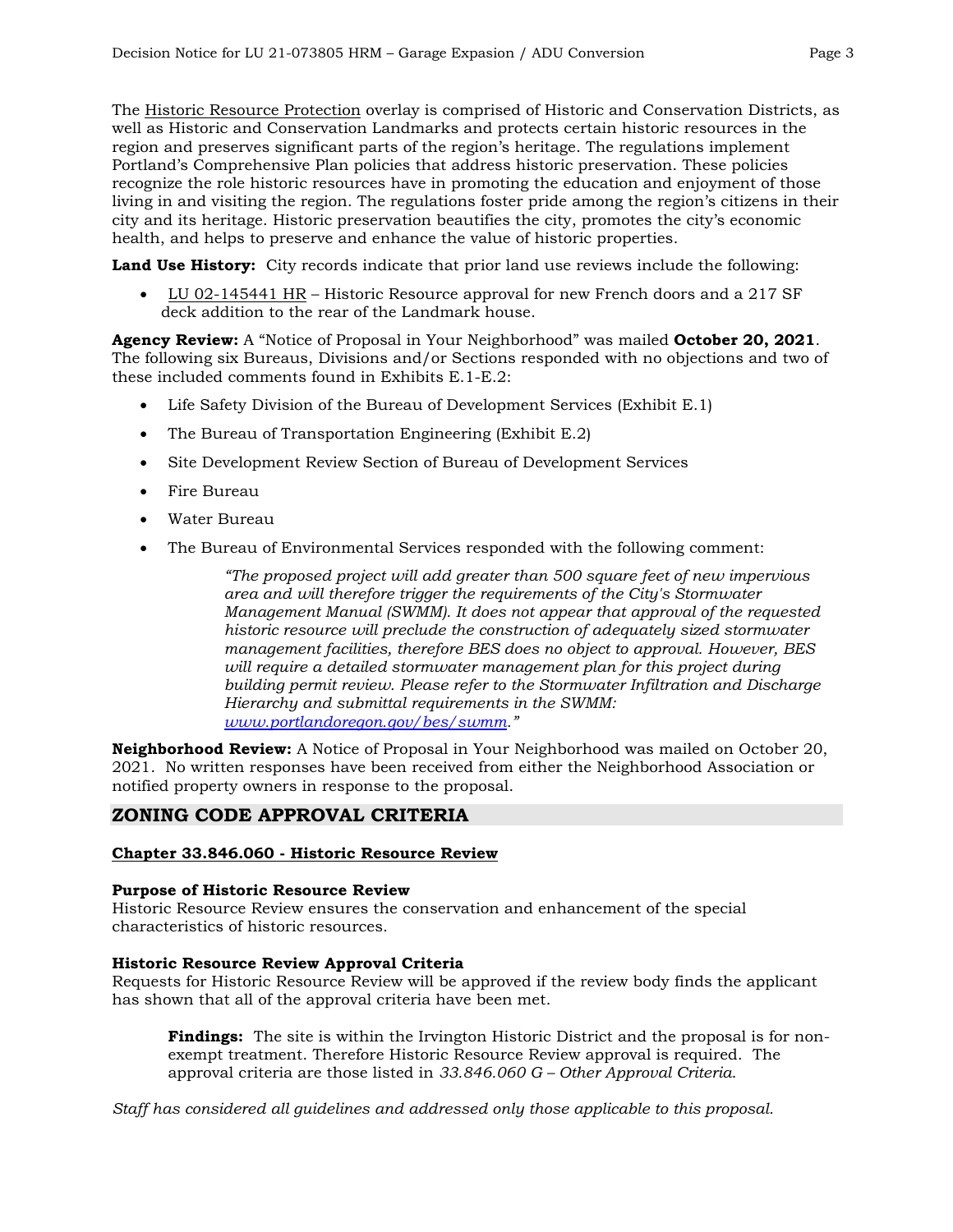## **33.846.060 G - Other Approval Criteria**

**1. Historic character.** The historic character of the property will be retained and preserved. Removal of historic materials or alteration of features and spaces that contribute to the property's historic significance will be avoided.

**2. Record of its time.** The historic resource will remain a physical record of its time, place, and use. Changes that create a false sense of historic development, such as adding conjectural features or architectural elements from other buildings will be avoided.

**3. Historic changes.** Most properties change over time. Those changes that have acquired historic significance will be preserved.

**4. Historic features.** Generally, deteriorated historic features will be repaired rather than replaced. Where the severity of deterioration requires replacement, the new feature will match the old in design, color, texture, and other visual qualities and, where practical, in materials. Replacement of missing features must be substantiated by documentary, physical, or pictorial evidence.

**5. Historic materials.** Historic materials will be protected. Chemical or physical treatments, such as sandblasting, that cause damage to historic materials will not be used.

**7. Differentiate new from old.** New additions, exterior alterations, or related new construction will not destroy historic materials that characterize a property. New work will be differentiated from the old.

**8. Architectural compatibility.** New additions, exterior alterations, or related new construction will be compatible with the resource's massing, size, scale, and architectural features. When retrofitting buildings or sites to improve accessibility for persons with disabilities, design solutions will not compromise the architectural integrity of the historic resource.

**9. Preserve the form and integrity of historic resources.** New additions and adjacent or related new construction will be undertaken in such a manner that if removed in the future, the essential form and integrity of the historic resource and its environment would be unimpaired.

**10. Hierarchy of compatibility.** Exterior alterations and additions will be designed to be compatible primarily with the original resource, secondarily with adjacent properties, and finally, if located within a Historic or Conservation District, with the rest of the district. Where practical, compatibility will be pursued on all three levels.

**Findings for 1, 2, 3, 4, 5, 7, 8, 9 and 10:** The proposed garage alterations will not detract from the historic character of the landmark *Zimmerman-Rudeen House* property, and no original historic features are being altered. The main house is the primary historic element of the property as the garage is considered a non-contributing building. The ADU proposal will create a dwelling that matches the primary house but is smaller and visibly subordinate to it. The project is a deferential alteration to a non-contributing garage using like materials and construction to synchronize with the original garage structure and the landmark house.

The primary 1913 house will not be part of the project and the existing single-story garage is a non-historic feature located at the northwest corner of the property, set back behind the house and far from the property's street frontages along NE Beakey and NE 36th Ave. The project will expand the footprint of the existing garage and add a second story for an ADU. The proposed alterations are compatible to- and respectful of- the architecture of the existing garage. The new garage/ADU structure will also be compatible with the primary residence in style and materials. The roof slope and hip shape match the house. It will feature stucco cladding and have the same belly band, base and other trim details as the landmark house. Wood windows and doors will also be compatible with the original. The eaves are generous on the new structure although downsized from the main house. This, along with the absence of the elaborate decoration that is on the front of the primary home, will be appropriate for this smaller, less important structure.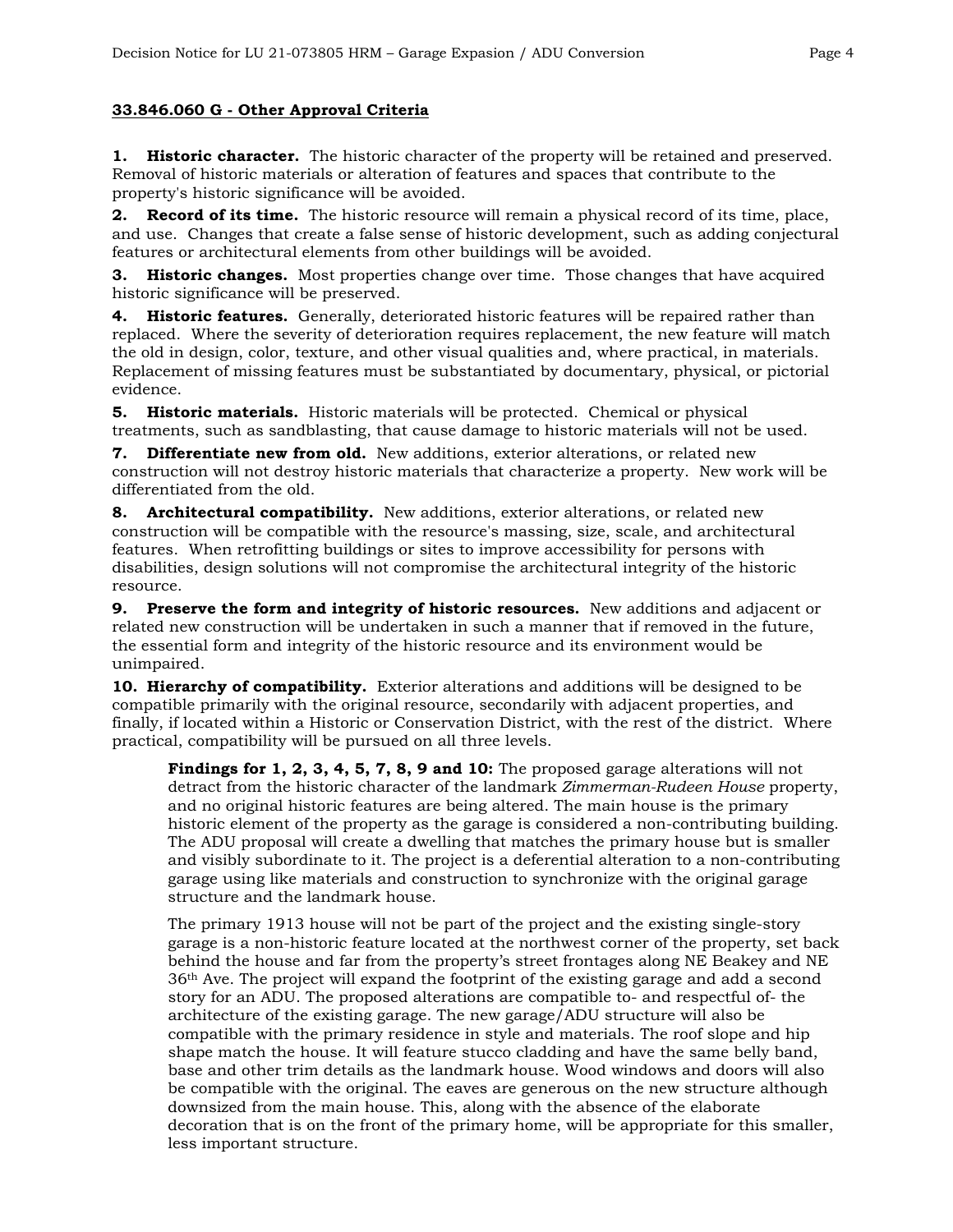The visual impact of the ADU related alterations to the garage will be negligible as seen from the public right-of-way. The detached garage is located at the rear of the *Zimmerman-Rudeen House* property limiting its visibility from the street and adjacent properties. It is set back in the northwest corner of the property, as far from its two street property lines as possible. An existing carport attached to the primary house further obscures views of the structure from NE Beakey. With the proposed location limiting visibility from the street and adjacent properties, and with the two street facing elevations being sympathetic to the front and side façades of the primary house, compatibility with the historic property and the surrounding area is maintained. In addition, the property is not located within a Historic or Conservation District.

The contributing primary house will remain a physical record of its time, as will the non-contributing garage. The proposed alterations will not include conjectural additions to either building attempting to replicate historical elements of other buildings. No alterations to the garage have taken on historic significance which requires preservation. Historic materials will not be removed, and the project will protect any original materials that are not deteriorated. The expanded garage will be differentiated by from the landmark by being a separate structure that is similar in style to the primary structure but distanced over 25' and clearly of a different era. The existing primary residence will remain untouched, and if the changes to the garage structure were to be removed the integrity of the historic resource would be unimpaired.

While the proposal expands the garage's building envelope, the proposed scale remains appropriate for the neighborhood and is suitably subordinate to the contributing house. The architectural style and materials proposed are deferential to- and compatible withthe original garage structure, as well as with the contributing house, adjacent properties and the neighborhood. The proposed addition to the non-contributing garage will not detract from the historic character of the *Zimmerman-Rudeen House* and the integrity of the landmark will be preserved with the proposed alterations.

*These criteria are met.*

#### \*\*\*\*\*\*\*\*\*\*\*\*\*\*\*\*\*\*\*\*\*\*\*\*\*\*\*\*\*\*\*\*\*\*\*\*\*\*\*\*\*\*\*\*\*\*\*\*\*\*\*\*\*\*\*\*\*\*\*\*\*\*\*\*\*\*\*\*\*\*\*\*\*\*\*\*\*\*\*\*\*\*\*\*\*\*\*\*\*\*\*\*\*\*\*\*

### **33.846.070 Modifications Considered During Historic Resource Review**

The review body may consider modification of site-related development standards, including the sign standards of Chapters 32.32 and 32.34 of the Sign Code, as part of the historic resource review process. These modifications are done as part of historic resource review and are not required to go through the adjustment process. Adjustments to use-related development standards (such as floor area ratios, intensity of use, size of the use, number of units, or concentration of uses) are required to go through the adjustment process. Modifications that are denied through historic resource review may be requested as an adjustment through the adjustment process. The review body will approve requested modifications if it finds that the applicant has shown that the following approval criteria are met:

A. **Better meets historic resource review approval criteria.** The resulting development will better meet the approval criteria for historic resource review than would a design that meets the standard being modified; and

## B. **Purpose of the standard.**

- 1. The resulting development will meet the purpose of the standard being modified; or
- 2. The preservation of the character of the historic resource is more important than meeting the purpose of the standard for which a modification has been requested.

\*\*\*\*\*\*\*\*\*\*\*\*\*\*\*\*\*\*\*\*\*\*\*\*\*\*\*\*\*\*\*\*\*\*\*\*\*\*\*\*\*\*\*\*\*\*\*\*\*\*\*\*\*\*\*\*\*\*\*\*\*\*\*\*\*\*\*\*\*\*\*\*\*\*\*\*\*\*\*\*\*\*\*\*\*\*\*\*\*\*\*\*\*\*\*\*

**Modification #1: Setbacks. Decrease the rear setback from 5' to 2'. While the existing garage structure is already located within this setback along the northern (rear) property line and all of the proposed expansion conforms with the 5' rear and side setbacks, the**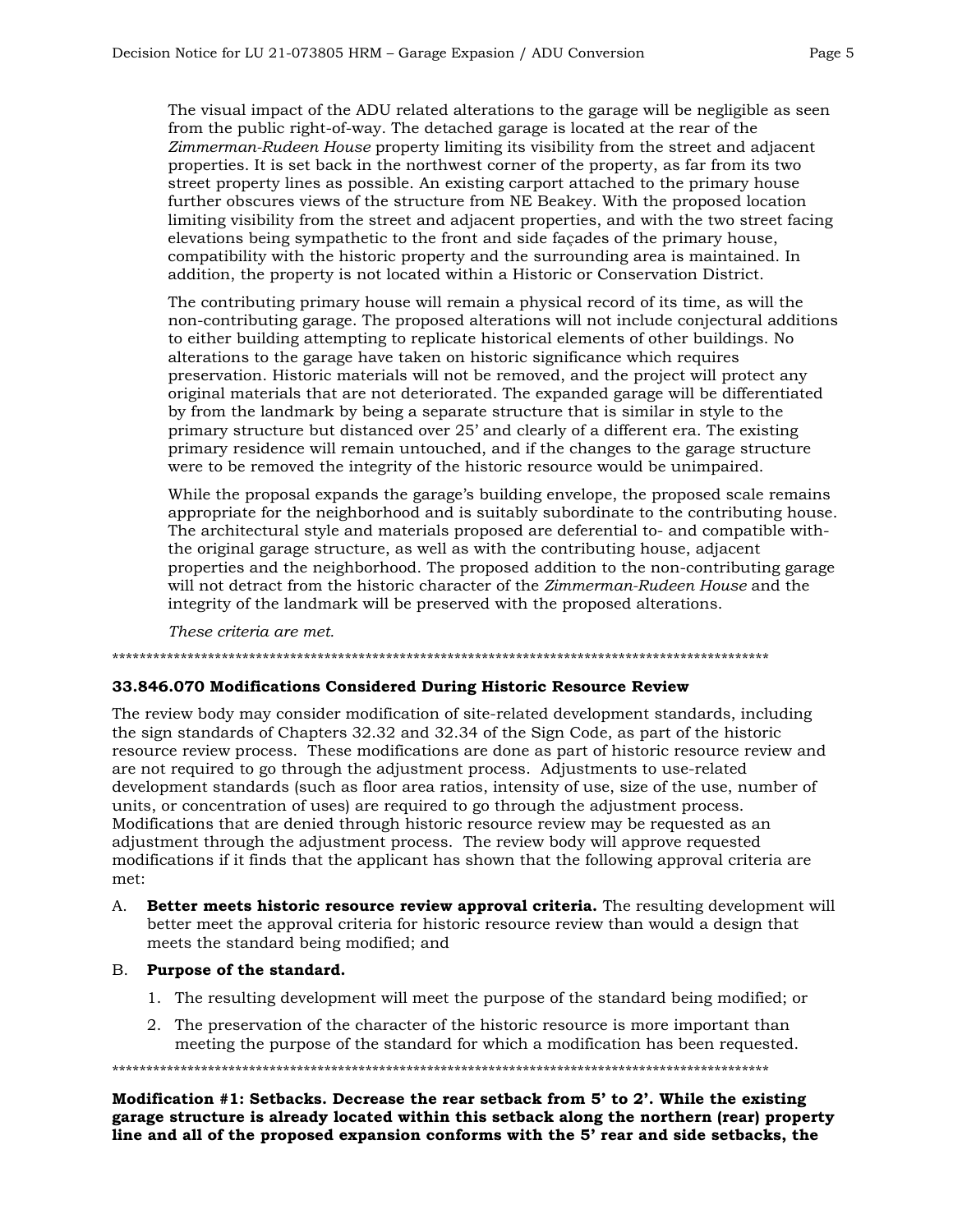## **proposal expands the building envelope technically making it a larger building within the setback. (33.110.220)**

*Purpose Statement*: The setback regulations for buildings and garage entrances serve several purposes:

- They maintain light, air, separation for fire protection, and access for fire fighting;
- They reflect the general building scale and placement of houses in the city's neighborhoods;
- They promote a reasonable physical relationship between residences;
- They promote options for privacy for neighboring properties;
- They require larger front setbacks than side and rear setbacks to promote open, visually pleasing front yards;
- They provide adequate flexibility to site a building so that it may be compatible with the neighborhood, fit the topography of the site, allow for required outdoor areas, and allow for architectural diversity; and
- They provide room for a car to park in front of a garage door without overhanging the street or sidewalk, and they enhance driver visibility when backing onto the street.

*Standard:* 33.110.220, The required minimum side and rear building setback is 5'.

*A. Better meets historic resource review approval criteria. The resulting development will better meet the approval criteria for historic resource review than would a design that meets the standard being modified; and*

## *B. Purpose of the standard.*

- 1. The resulting development will meet the purpose of the standard being modified; or
- 2. The preservation of the character of the historic resource is more important than meeting the purpose of the standard for which a modification has been requested.

**Findings:** Along the northern property line, the required minimum setback for a building is 5'. As is noted in the description of the Modification request, the existing setback is not being reduced by the expansion of additional building area, but rather the existing building is expanding in size, therefore triggering the need to modify this standard. The existing garage already exists within the north setback, sitting 2' from the north property line and thus already does not comply with the 5' setback standard. The Modification allows the existing portion of the garage to remain within the setback as is. This portion of the existing garage that will remain within the setback is only one story high and will remain so.

On balance, the proposal will be consistent with the purpose of the setback standard which largely pertains to limiting the impacts of full building walls extruding into setbacks. Because the existing condition within the setback already exists, access to light, air, and egress on the north side will remain the same as the existing condition. The new building areas fully conform with setback standards and the proposal reflects the building patterning in the area. The garage's continued occupation of only a small percentage of the linear footage of the north property line and its maintenance of 2' from that property line promotes a reasonable physical relationship between residences which is compatible with the neighborhood and allows for privacy and architectural diversity.

The proposed expansion is compatible in scale to the landmark house and large lot and maintains reasonable relationships between properties. The expansion in building area is toward the south and west rather than towards the north (where the existing setback encroachment is situated), thus the impact is concentrated away from the reduced setback. The westward expansion is towards a side property line, where the proposal maintains the required 5' setback from the property line and the southward expansion is towards the property's interior, where there will remain an ample 26' separation between the house and garage/ADU. There is also an abundance of space between the existing structure and any others on adjacent properties, thus maintaining light, air, separation for fire protection, and access for fire fighting. Windows and eaves on the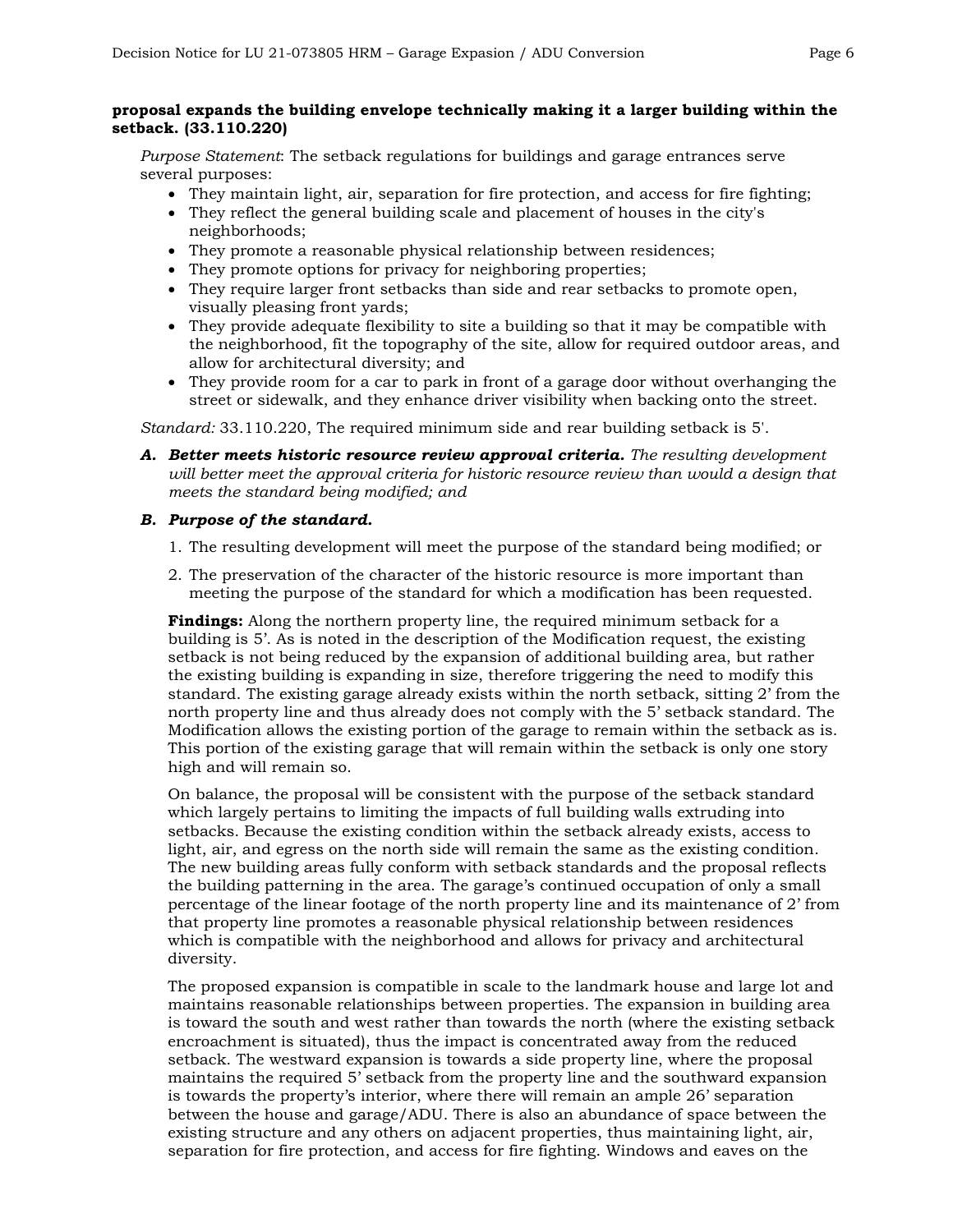existing part of the garage that sits within the setback will be removed for better fire protection.

Generally, the proposed condition better meets historic resource review approval criteria than would a full demolition of the existing structure and a rebuild 5' from the rear property line. Maintaining the existing placement is more true to the historic placement of accessory structures for historic houses in Portland. Because the existing garage's placement within the setback will remain as is rather than building an entirely new structure outside of the setback, the Modification allows a reasonable expansion of an existing structure, thereby ensuring that an entirely new structure would not overwhelm the primary resource. The garage's conversion maintains the building's existing footprint and scale within the rear setback. While the building footprint and massing of the garage will expand, the expansion areas will fully meet zoning standards and the structure will remain significantly smaller than the house, and will remain a visually subordinate structure. Retaining the placement of the existing structure within the setback reflects the general placement of garages which often sit close to a rear property line. The proposed project better meets the Criteria 1 - Historic character, Criteria 2 - Record of its time, Criteria 3 – Historic changes, Criteria 8 – Architectural compatibility, and Criteria 10 – Hierarchy of compatibility.

*Therefore, this Modification merits approval.*

**\*\*\*\*\*\*\*\*\*\*\*\*\*\*\*\*\*\*\*\*\*\*\*\*\*\*\*\*\*\*\*\*\*\*\*\*\*\*\*\*\*\*\*\*\*\*\*\*\*\*\*\*\*\*\*\*\*\*\*\*\*\*\*\*\*\*\*\*\*\*\*\*\*\*\*\*\*\*\*\*\*\*\*\***

## **DEVELOPMENT STANDARDS**

Unless specifically required in the approval criteria listed above, this proposal does not have to meet the development standards in order to be approved during this review process. The plans submitted for a building or zoning permit must demonstrate that all development standards of Title 33 can be met, or have received an Adjustment or Modification via a land use review prior to the approval of a building or zoning permit.

## **CONCLUSIONS**

The proposed alterations will preserve the historic significance of the resource, while allowing the garage to modernize in order to accommodate a new function. The proposed project is respectful of the landmark house, the non-contributing garage structure, and the neighborhood. The ADU is subordinate to the house in both its size and design and its location at the back corner of the site also contributes to its secondary status. The purpose of the Historic Resource Review process is to ensure that additions, new construction, and exterior alterations to historic resources do not compromise their ability to convey historic significance. This proposal meets the applicable Historic Resource Review criteria and therefore warrants approval.

## **ADMINISTRATIVE DECISION**

Approval to expand an existing, non-contributing, detached garage located on the landmark *Zimmerman-Rudeen House* property and convert it to an Accessory Dwelling Unit (ADU).

Approval of the following Modification request:

Setbacks. Decrease the rear setback from  $5'$  to  $2'$ . While the existing garage structure is already located within this setback along the northern (rear) property line and all of the proposed expansion conforms with the 5' rear and side setbacks, the proposal expands the building envelope technically making it a larger building within the setback. (33.110.220)

Approvals per the approved site plans, Exhibits C-1 through C-10, signed and dated 11/29/2021, subject to the following conditions:

A. As part of the building permit application submittal, the following development-related conditions (B through C) must be noted on each of the 4 required site plans or included as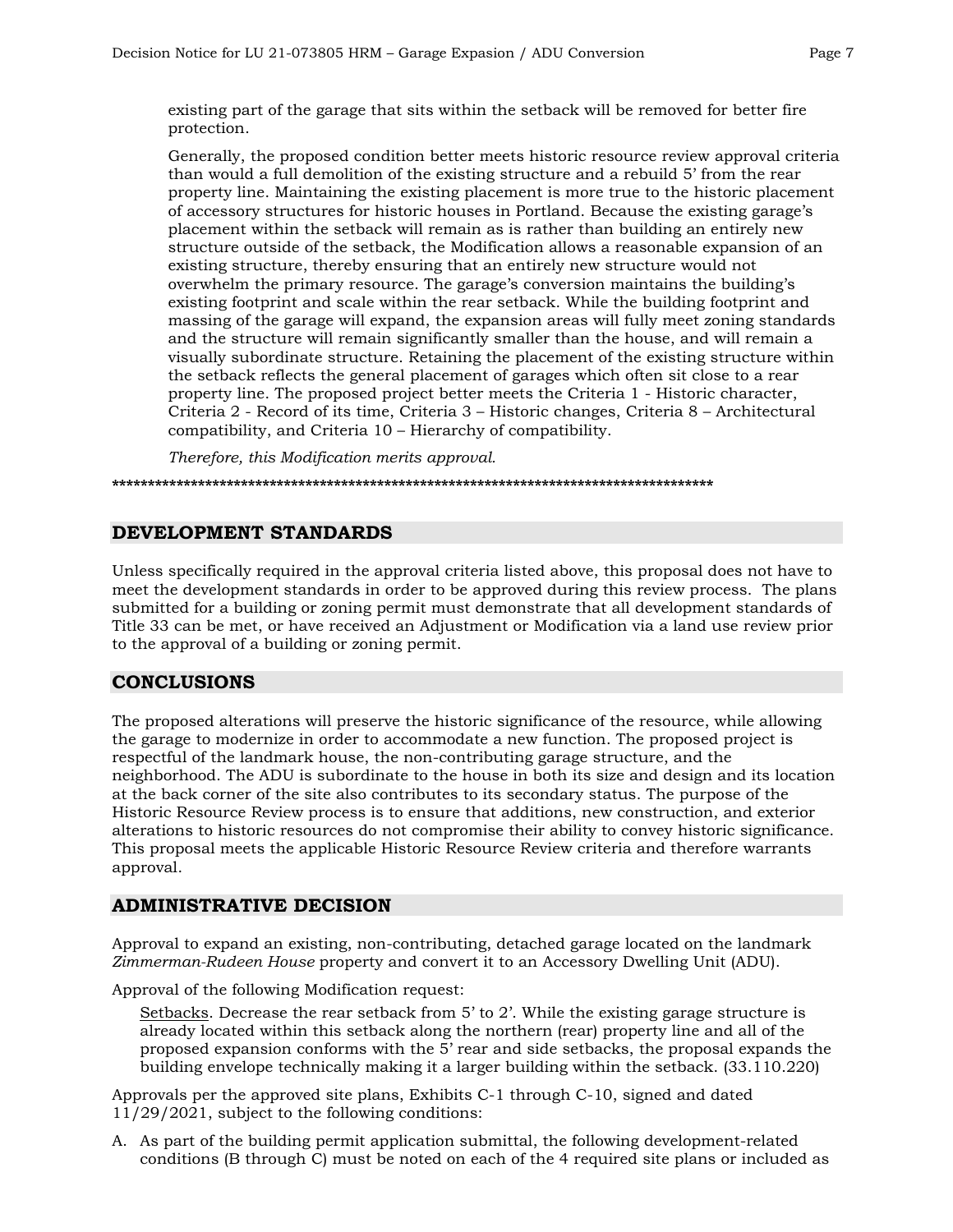a sheet in the numbered set of plans. The sheet on which this information appears must be labeled "ZONING COMPLIANCE PAGE - Case File LU 21-073805 HRM." All requirements must be graphically represented on the site plan, landscape, or other required plan and must be labeled "REQUIRED."

- B. At the time of building permit submittal, a signed Certificate of Compliance form [\(https://www.portlandoregon.gov/bds/article/623658\)](https://www.portlandoregon.gov/bds/article/623658) must be submitted to ensure the permit plans comply with the Design/Historic Resource Review decision and approved exhibits.
- C. No field changes allowed.

## **Staff Planner: Tanya Paglia**

m Jack

Decision rendered by: <u>contained by:</u> on 11/29/2021.

By authority of the Director of the Bureau of Development Services

## **Decision mailed: 12/3/2021**

**About this Decision.** This land use decision is **not a permit** for development. Permits may be required prior to any work. Contact the Development Services Center at 503-823-7310 for information about permits.

**Procedural Information.** The application for this land use review was submitted on August 4, 2021, and was determined to be complete on October 13, 2021.

*Zoning Code Section 33.700.080* states that Land Use Review applications are reviewed under the regulations in effect at the time the application was submitted, provided that the application is complete at the time of submittal, or complete within 180 days. Therefore this application was reviewed against the Zoning Code in effect on August 4, 2021.

*ORS 227.178* states the City must issue a final decision on Land Use Review applications within 120-days of the application being deemed complete. The 120-day review period may be waived or extended at the request of the applicant. In this case, the applicant did not waive or extend the 120-day review period. Unless further extended by the applicant, **the 120 days will expire on: 2/10/2022.**

### **Some of the information contained in this report was provided by the applicant.**

As required by Section 33.800.060 of the Portland Zoning Code, the burden of proof is on the applicant to show that the approval criteria are met. The Bureau of Development Services has independently reviewed the information submitted by the applicant and has included this information only where the Bureau of Development Services has determined the information satisfactorily demonstrates compliance with the applicable approval criteria. This report is the decision of the Bureau of Development Services with input from other City and public agencies.

**Conditions of Approval.** If approved, this project may be subject to a number of specific conditions, listed above. Compliance with the applicable conditions of approval must be documented in all related permit applications. Plans and drawings submitted during the permitting process must illustrate how applicable conditions of approval are met. Any project elements that are specifically required by conditions of approval must be shown on the plans, and labeled as such.

These conditions of approval run with the land, unless modified by future land use reviews. As used in the conditions, the term "applicant" includes the applicant for this land use review, any person undertaking development pursuant to this land use review, the proprietor of the use or development approved by this land use review, and the current owner and future owners of the property subject to this land use review.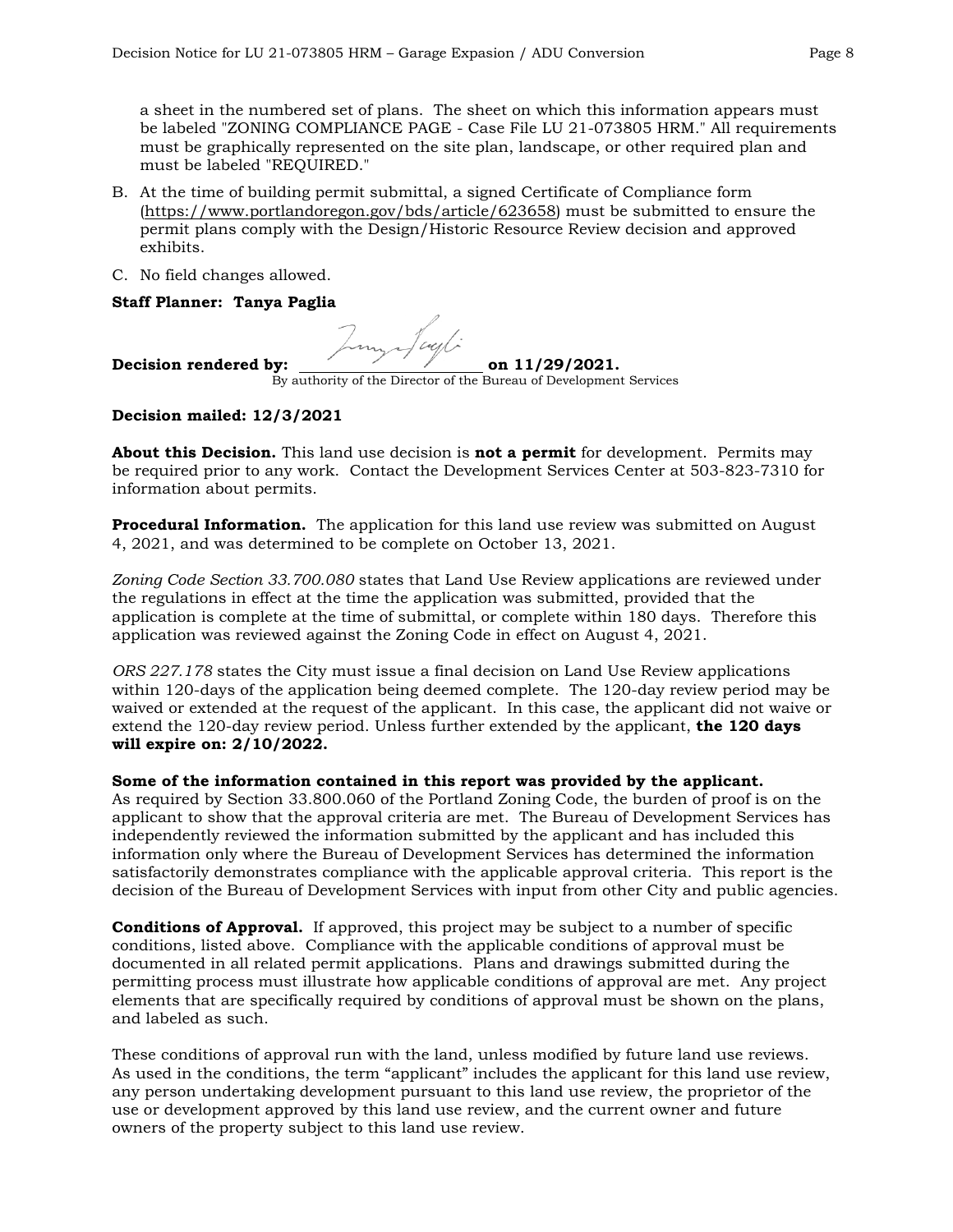**Appealing this decision.** This decision may be appealed to the Landmarks Commission, and if appealed a hearing will be held. The appeal application form can be accessed at https://www.portlandoregon.gov/bds/45477. Appeals must be received **by 4:30 PM on 12/17/2021**. **The completed appeal application form must be emailed to [LandUseIntake@portlandoregon.gov](mailto:LandUseIntake@portlandoregon.gov) and to the planner listed on the first page of this decision.** If you do not have access to e-mail, please telephone the planner listed on the front page of this notice about submitting the appeal application. **An appeal fee of \$250 will be charged**. Once the completed appeal application form is received, Bureau of Development Services staff will contact you regarding paying the appeal fee. The appeal fee will be refunded if the appellant prevails. There is no fee for Office of Community and Civic Life recognized organizations for the appeal of Type II and IIx decisions on property within the organization's boundaries. The vote to appeal must be in accordance with the organization's bylaws. Please contact the planner listed on the front page of this decision for assistance in filing the appeal and information on fee waivers. Please see the appeal form for additional information.

If you are interested in viewing information in this file, please contact the planner listed on the front of this notice. The planner can email you documents from the file. A fee would be required for all requests for paper copies of file documents. Additional information about the City of Portland, and city bureaus is available online at [https://www.portland.gov.](https://www.portland.gov/) A digital copy of the Portland Zoning Code is available online at [https://www.portlandoregon.gov/zoningcode.](https://www.portlandoregon.gov/zoningcode)

**Attending the hearing.** If this decision is appealed, a hearing will be scheduled, and you will be notified of the date and time of the hearing. The decision of the Landmarks Commission is final; any further appeal must be made to the Oregon Land Use Board of Appeals (LUBA) within 21 days of the date of mailing the decision, pursuant to ORS 197.620 and 197.830. Contact LUBA at 775 Summer St NE, Suite 330, Salem, Oregon 97301-1283, or phone 1-503-373-1265 for further information.

Failure to raise an issue by the close of the record at or following the final hearing on this case, in person or by letter, may preclude an appeal to the Land Use Board of Appeals (LUBA) on that issue. Also, if you do not raise an issue with enough specificity to give the Landmarks Commission an opportunity to respond to it, that also may preclude an appeal to LUBA on that issue.

### **Recording the final decision.**

If this Land Use Review is approved the final decision will be recorded with the Multnomah County Recorder.

• *Unless appealed,* the final decision will be recorded after **12/17/2021** by the Bureau of Development Services.

The applicant, builder, or a representative does not need to record the final decision with the Multnomah County Recorder.

For further information on your recording documents please call the Bureau of Development Services Land Use Services Division at 503-823-0625.

**Expiration of this approval.** An approval expires three years from the date the final decision is rendered unless a building permit has been issued, or the approved activity has begun.

Where a site has received approval for multiple developments, and a building permit is not issued for all of the approved development within three years of the date of the final decision, a new land use review will be required before a permit will be issued for the remaining development, subject to the Zoning Code in effect at that time.

**Applying for your permits.** A building permit, occupancy permit, or development permit may be required before carrying out an approved project. At the time they apply for a permit, permittees must demonstrate compliance with: